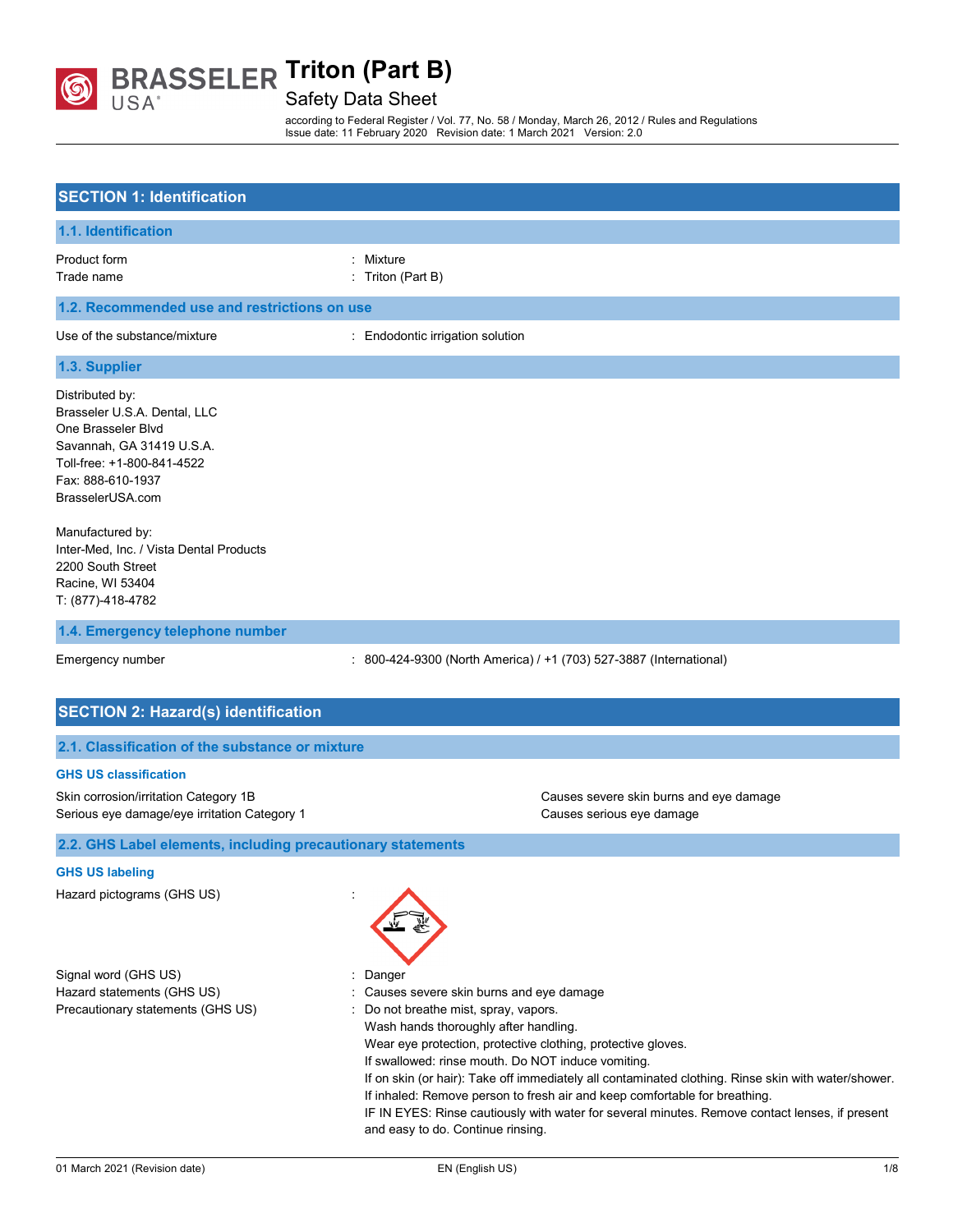## Safety Data Sheet

according to Federal Register / Vol. 77, No. 58 / Monday, March 26, 2012 / Rules and Regulations

Immediately call a doctor, a POISON CENTER. Wash contaminated clothing before reuse. Store locked up. Dispose of contents/container to hazardous or special waste collection point, in accordance with local, regional, national and/or international regulation.

## **2.3. Other hazards which do not result in classification**

No additional information available

### **2.4. Unknown acute toxicity (GHS US)**

Not applicable

## **SECTION 3: Composition/Information on ingredients**

#### **3.1. Substances**

#### Not applicable

#### **3.2. Mixtures**

| <b>Name</b>         | <b>Product identifier</b> | $\frac{1}{6}$ | <b>GHS US classification</b>                                                                                              |
|---------------------|---------------------------|---------------|---------------------------------------------------------------------------------------------------------------------------|
| Sodium hypochlorite | CAS-No.: 7681-52-9        | $\leq 10$     | Skin Corr. 1B, H314<br>Eye Dam. 1, H318                                                                                   |
| Sodium hydroxide    | CAS-No.: 1310-73-2        | $\leq 2$      | Met. Corr. 1, H290<br>Acute Tox. 4 (Oral), H302<br>Acute Tox. 4 (Dermal), H312<br>Skin Corr. 1A, H314<br>Eye Dam. 1, H318 |

| <b>SECTION 4: First-aid measures</b>                                                                          |                                                                                                                                                                                                                                                                                    |  |
|---------------------------------------------------------------------------------------------------------------|------------------------------------------------------------------------------------------------------------------------------------------------------------------------------------------------------------------------------------------------------------------------------------|--|
| 4.1. Description of first aid measures                                                                        |                                                                                                                                                                                                                                                                                    |  |
| First-aid measures general<br>First-aid measures after inhalation<br>First-aid measures after skin contact    | : Call a physician immediately.<br>Remove person to fresh air and keep comfortable for breathing.<br>: Wash off immediately and plentifully with water for at least 20 minutes. Remove/Take off<br>immediately all contaminated clothing. If you feel unwell, seek medical advice. |  |
| First-aid measures after eye contact                                                                          | : In case of eye contact, immediately rinse with clean water for 20-30 minutes. Remove contact<br>lenses, if present and easy to do. Continue rinsing. Obtain medical attention if pain, blinking or<br>redness persists.                                                          |  |
| First-aid measures after ingestion                                                                            | : Rinse mouth. Do NOT induce vomiting. Call a physician immediately.                                                                                                                                                                                                               |  |
| 4.2. Most important symptoms and effects (acute and delayed)                                                  |                                                                                                                                                                                                                                                                                    |  |
| Symptoms/effects after skin contact<br>Symptoms/effects after eye contact<br>Symptoms/effects after ingestion | : Burns.<br>: Serious damage to eyes.<br>: Burns.                                                                                                                                                                                                                                  |  |

**4.3. Immediate medical attention and special treatment, if necessary**

Treat symptomatically.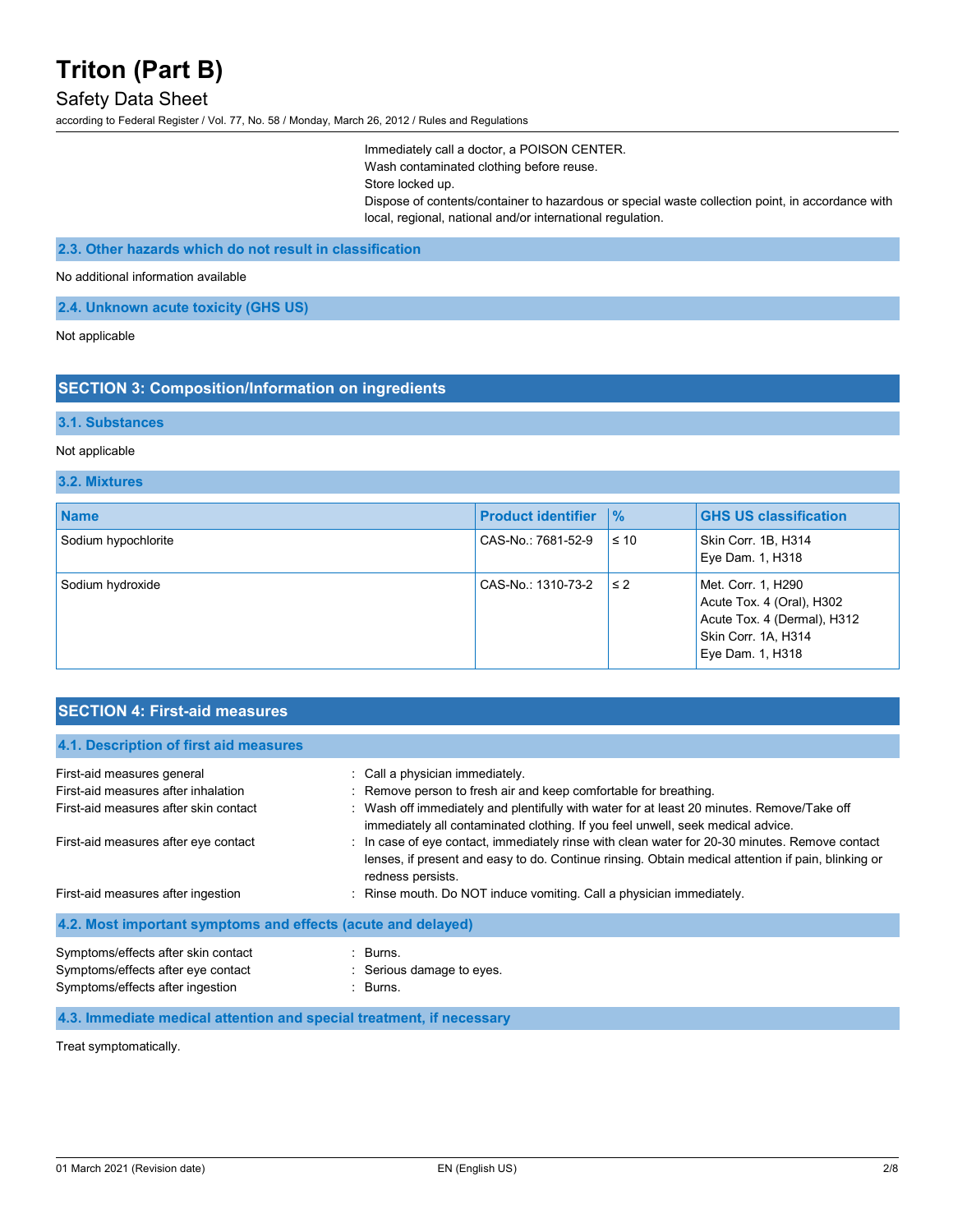## Safety Data Sheet

according to Federal Register / Vol. 77, No. 58 / Monday, March 26, 2012 / Rules and Regulations

| <b>SECTION 5: Fire-fighting measures</b>                            |                                                                                                                                                                                                                                              |
|---------------------------------------------------------------------|----------------------------------------------------------------------------------------------------------------------------------------------------------------------------------------------------------------------------------------------|
|                                                                     |                                                                                                                                                                                                                                              |
| 5.1. Suitable (and unsuitable) extinguishing media                  |                                                                                                                                                                                                                                              |
| Suitable extinguishing media<br>Unsuitable extinguishing media      | : Foam. Dry powder. Carbon dioxide. Water spray. Sand.<br>: Do not use a heavy water stream.                                                                                                                                                 |
| 5.2. Specific hazards arising from the chemical                     |                                                                                                                                                                                                                                              |
| Hazardous decomposition products in case of fire                    | : Toxic fumes may be released.                                                                                                                                                                                                               |
| 5.3. Special protective equipment and precautions for fire-fighters |                                                                                                                                                                                                                                              |
| Firefighting instructions                                           | Exercise caution when fighting any chemical fire. Prevent fire-fighting water from entering<br>environment.                                                                                                                                  |
| Protection during firefighting                                      | : Do not enter fire area without proper protective equipment, including respiratory protection. Do<br>not attempt to take action without suitable protective equipment. Self-contained breathing<br>apparatus. Complete protective clothing. |

| <b>SECTION 6: Accidental release measures</b> |                                                                                       |  |
|-----------------------------------------------|---------------------------------------------------------------------------------------|--|
|                                               | 6.1. Personal precautions, protective equipment and emergency procedures              |  |
| 6.1.1. For non-emergency personnel            |                                                                                       |  |
| Protective equipment                          | : Wear personal protective equipment.                                                 |  |
| <b>Emergency procedures</b>                   | : Avoid contact with skin and eyes. Do not breathe mist, spray, vapors.               |  |
| 6.1.2. For emergency responders               |                                                                                       |  |
| Protective equipment                          | Do not attempt to take action without suitable protective equipment. Wear recommended |  |

controls/personal protection".

personal protective equipment. For further information refer to section 8: "Exposure

### **6.2. Environmental precautions**

Avoid release to the environment. Prevent entry to sewers and public waters.

| 6.3. Methods and material for containment and cleaning up |                                                                                                                                                                                                           |  |
|-----------------------------------------------------------|-----------------------------------------------------------------------------------------------------------------------------------------------------------------------------------------------------------|--|
| For containment<br>Methods for cleaning up                | : Soak up with inert absorbent material (for example sand, sawdust, a universal binder, silica gel).<br>: Take up liquid spill into absorbent material. Soak up spills with inert solids, such as clay or |  |
| Other information                                         | diatomaceous earth as soon as possible. Collect spillage. Store away from other materials.<br>: Dispose of materials or solid residues at an authorized site.                                             |  |

### **6.4. Reference to other sections**

For further information refer to section 8: "Exposure controls/personal protection". For disposal of residues refer to section 13 : "Disposal considerations".

| <b>SECTION 7: Handling and storage</b> |                                                                                                                                                                                                                                                                          |
|----------------------------------------|--------------------------------------------------------------------------------------------------------------------------------------------------------------------------------------------------------------------------------------------------------------------------|
| 7.1. Precautions for safe handling     |                                                                                                                                                                                                                                                                          |
| Precautions for safe handling          | : Wear personal protective equipment. Avoid contact with skin and eyes. Provide good ventilation<br>in process area to prevent formation of vapor. Do not breathe mist, spray, vapors.                                                                                   |
| Hygiene measures                       | : Wash hands and other exposed areas with mild soap and water before eating, drinking or<br>smoking and when leaving work. Do not eat, drink or smoke when using this product. Always<br>wash hands after handling the product. Wash contaminated clothing before reuse. |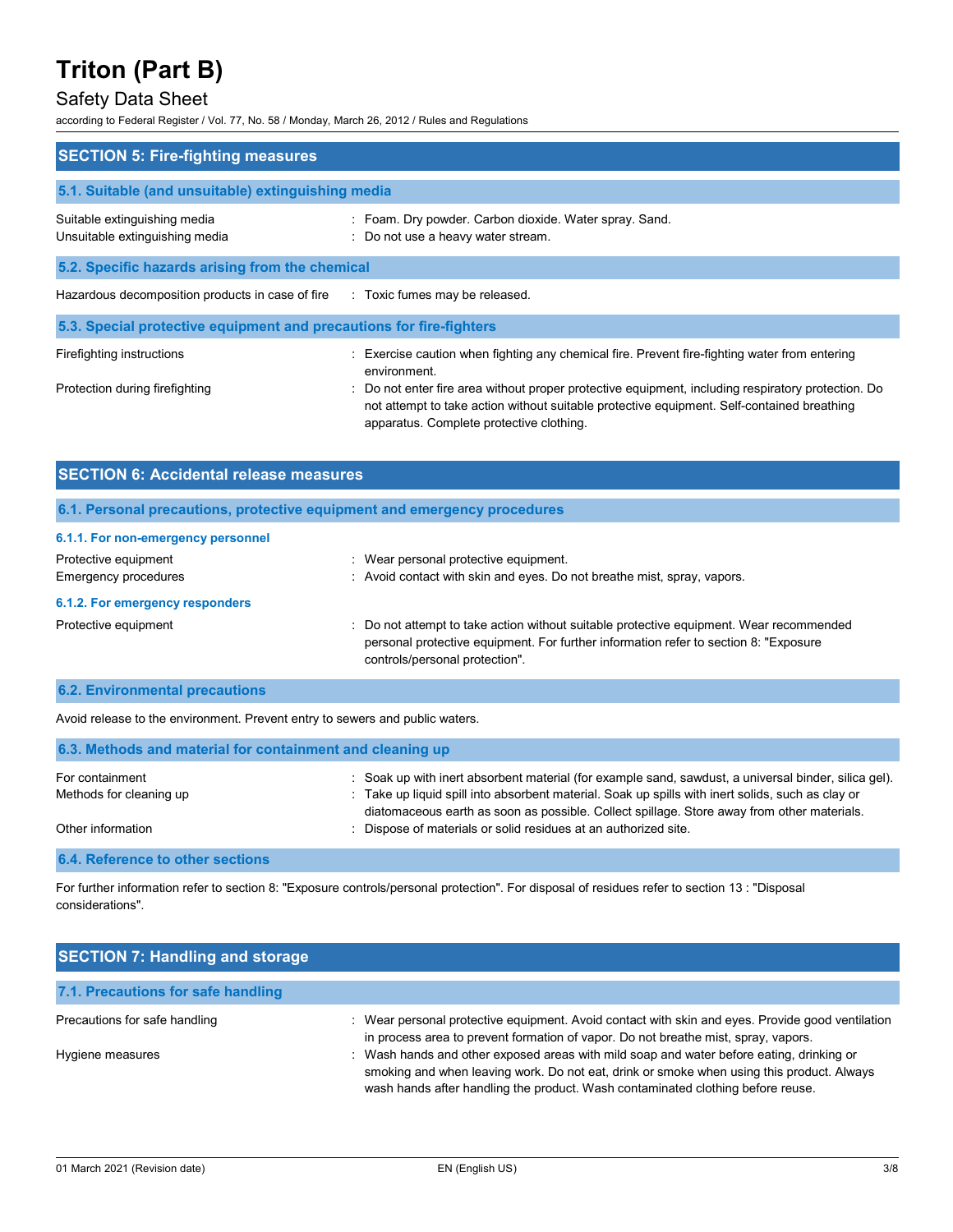## Safety Data Sheet

according to Federal Register / Vol. 77, No. 58 / Monday, March 26, 2012 / Rules and Regulations

| 7.2. Conditions for safe storage, including any incompatibilities |                                                                                                                                                                                |
|-------------------------------------------------------------------|--------------------------------------------------------------------------------------------------------------------------------------------------------------------------------|
| Storage conditions                                                | : Keep only in the original container in a cool well ventilated place. Keep container closed when<br>not in use. Store in a well-ventilated place. Keep cool. Store locked up. |
| Incompatible materials                                            | : None known.                                                                                                                                                                  |

## **SECTION 8: Exposure controls/personal protection**

### **8.1. Control parameters**

| <b>Triton (Part B)</b>                            |                                                |  |
|---------------------------------------------------|------------------------------------------------|--|
| No additional information available               |                                                |  |
| Sodium hypochlorite (7681-52-9)                   |                                                |  |
| <b>USA - AIHA - Occupational Exposure Limits</b>  |                                                |  |
| <b>WEEL STEL</b>                                  | 2 mg/m <sup>3</sup> (15-min. STEL)             |  |
| Sodium hydroxide (1310-73-2)                      |                                                |  |
| <b>USA - ACGIH - Occupational Exposure Limits</b> |                                                |  |
| Local name                                        | Sodium hydroxide                               |  |
| <b>ACGIH OEL Ceiling</b>                          | $2$ mg/m <sup>3</sup>                          |  |
| Remark (ACGIH)                                    | TLV® Basis: URT, eye, & skin irr               |  |
| Regulatory reference                              | ACGIH 2021                                     |  |
| <b>USA - OSHA - Occupational Exposure Limits</b>  |                                                |  |
| Local name                                        | Sodium hydroxide                               |  |
| OSHA PEL (TWA) [1]                                | $2$ mg/m <sup>3</sup>                          |  |
| Regulatory reference (US-OSHA)                    | <b>OSHA Annotated Table Z-1</b>                |  |
| <b>USA - IDLH - Occupational Exposure Limits</b>  |                                                |  |
| <b>IDLH</b>                                       | $10$ mg/m <sup>3</sup>                         |  |
| <b>USA - NIOSH - Occupational Exposure Limits</b> |                                                |  |
| NIOSH REL (Ceiling)                               | $2$ mg/m <sup>3</sup>                          |  |
| US-NIOSH chemical category                        | SK: DIR(COR) Apr 2011                          |  |
| 8.2. Appropriate engineering controls             |                                                |  |
| Appropriate engineering controls                  | : Ensure good ventilation of the work station. |  |

Environmental exposure controls : Avoid release to the environment.

**8.3. Individual protection measures/Personal protective equipment**

#### **Hand protection:**

Impermeable protective gloves

#### **Eye protection:**

Chemical goggles or safety glasses

#### **Skin and body protection:**

Wear long sleeves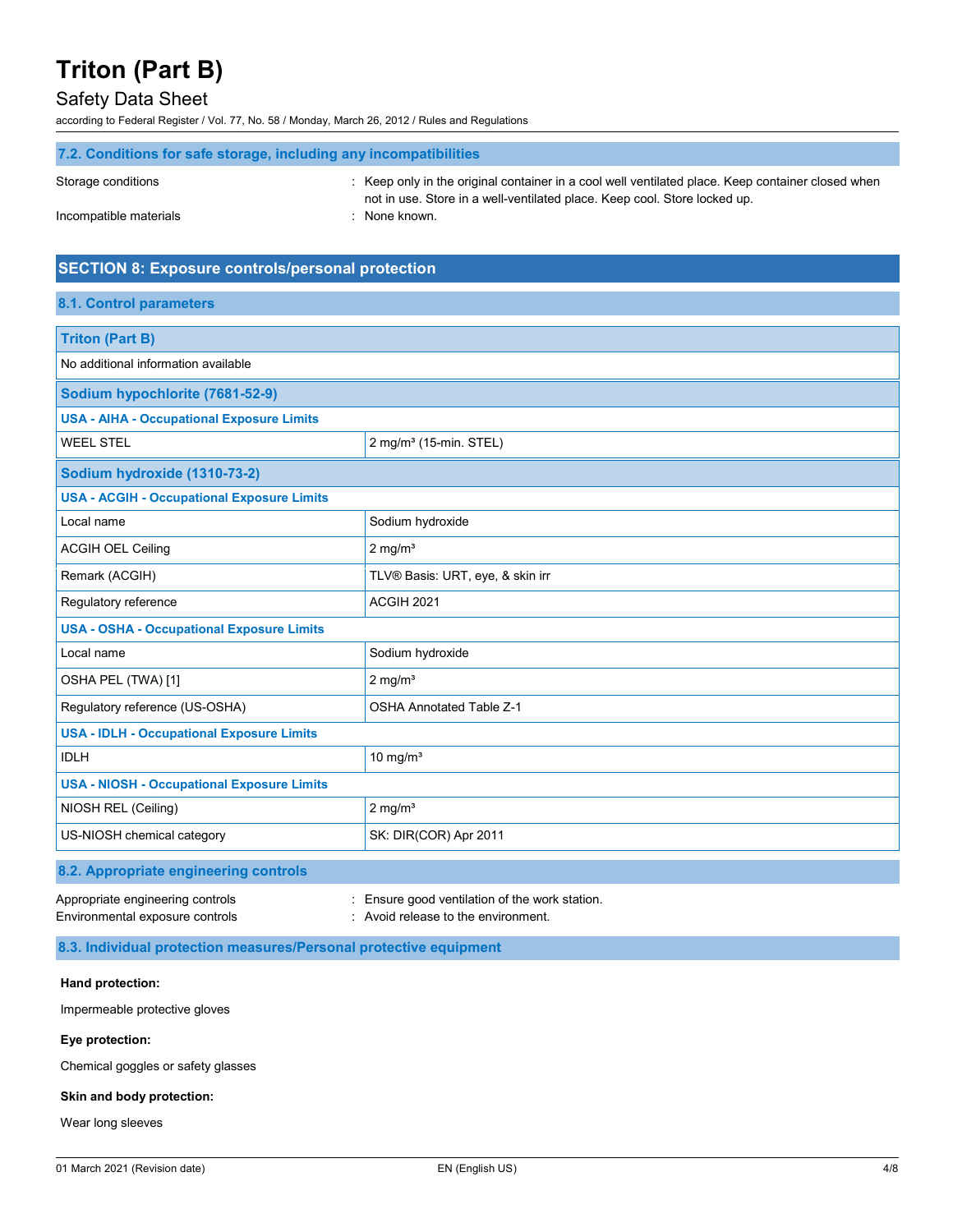### Safety Data Sheet

according to Federal Register / Vol. 77, No. 58 / Monday, March 26, 2012 / Rules and Regulations

#### **Respiratory protection:**

In case of insufficient ventilation, wear suitable respiratory equipment

#### **Other information:**

Do not eat, drink or smoke during use.

## **SECTION 9: Physical and chemical properties 9.1. Information on basic physical and chemical properties** Physical state : Liquid Appearance : Pale yellow. Color **Color Color Color Color Color Color Color Color Color Color Color Color Color Color Color Color Color Color Color Color Color Color Color Color Color Color Color** Odor : Slight chlorine. Odor threshold **in the set of the set of the set of the set of the set of the set of the set of the set of the set of the set of the set of the set of the set of the set of the set of the set of the set of the set of the s** pH : No data available Melting point **in the case of the case of the case of the case of the case of the case of the case of the case of the case of the case of the case of the case of the case of the case of the case of the case of the case of** Freezing point **in the case of the Contract Contract Contract Contract Contract Contract Contract Contract Contract Contract Contract Contract Contract Contract Contract Contract Contract Contract Contract Contract Contrac** Boiling point **in the case of the case of the case of the case of the case of the case of the case of the case of the case of the case of the case of the case of the case of the case of the case of the case of the case of** Flash point **in the case of the case of the case of the case of the case of the case of the case of the case of the case of the case of the case of the case of the case of the case of the case of the case of the case of th** Relative evaporation rate (butyl acetate=1) : No data available Flammability (solid, gas) **in the set of the set of the set of the set of the set of the set of the set of the set of the set of the set of the set of the set of the set of the set of the set of the set of the set of the s** Vapor pressure : No data available Relative vapor density at 20 °C : No data available Relative density **in the case of the COV**  $\sim$  No data available Solubility : No data available Partition coefficient n-octanol/water (Log Pow) : No data available Auto-ignition temperature **interest and the Contract Contract Auto-** : No data available Decomposition temperature **interest and the Composition temperature** in the second temperature in the second of the  $\mathbb{R}$ Viscosity, kinematic **intervalse in the Contract of Contract August** 2013. No data available Viscosity, dynamic **interest in the Contract of Contract Contract Contract Contract Contract Contract Contract Contract Contract Contract Contract Contract Contract Contract Contract Contract Contract Contract Contract Con** Explosion limits **Explosion** limits **Explosion** limits **Explosion** in the set of  $\mathbb{R}$  and  $\mathbb{R}$  and  $\mathbb{R}$  are set of  $\mathbb{R}$  and  $\mathbb{R}$  are set of  $\mathbb{R}$  and  $\mathbb{R}$  are set of  $\mathbb{R}$  and  $\mathbb{R}$  are set Explosive properties **in the set of the set of the set of the set of the set of the set of the set of the set of the set of the set of the set of the set of the set of the set of the set of the set of the set of the set of** Oxidizing properties **in the Community Community** Contract and Community Contract and Community Community Community Community Community Community Community Community Community Community Community Community Community Commun **9.2. Other information**

No additional information available

## **SECTION 10: Stability and reactivity**

#### **10.1. Reactivity**

The product is non-reactive under normal conditions of use, storage and transport.

#### **10.2. Chemical stability**

Stable under normal conditions.

#### **10.3. Possibility of hazardous reactions**

No dangerous reactions known under normal conditions of use.

### **10.4. Conditions to avoid**

None under recommended storage and handling conditions (see section 7).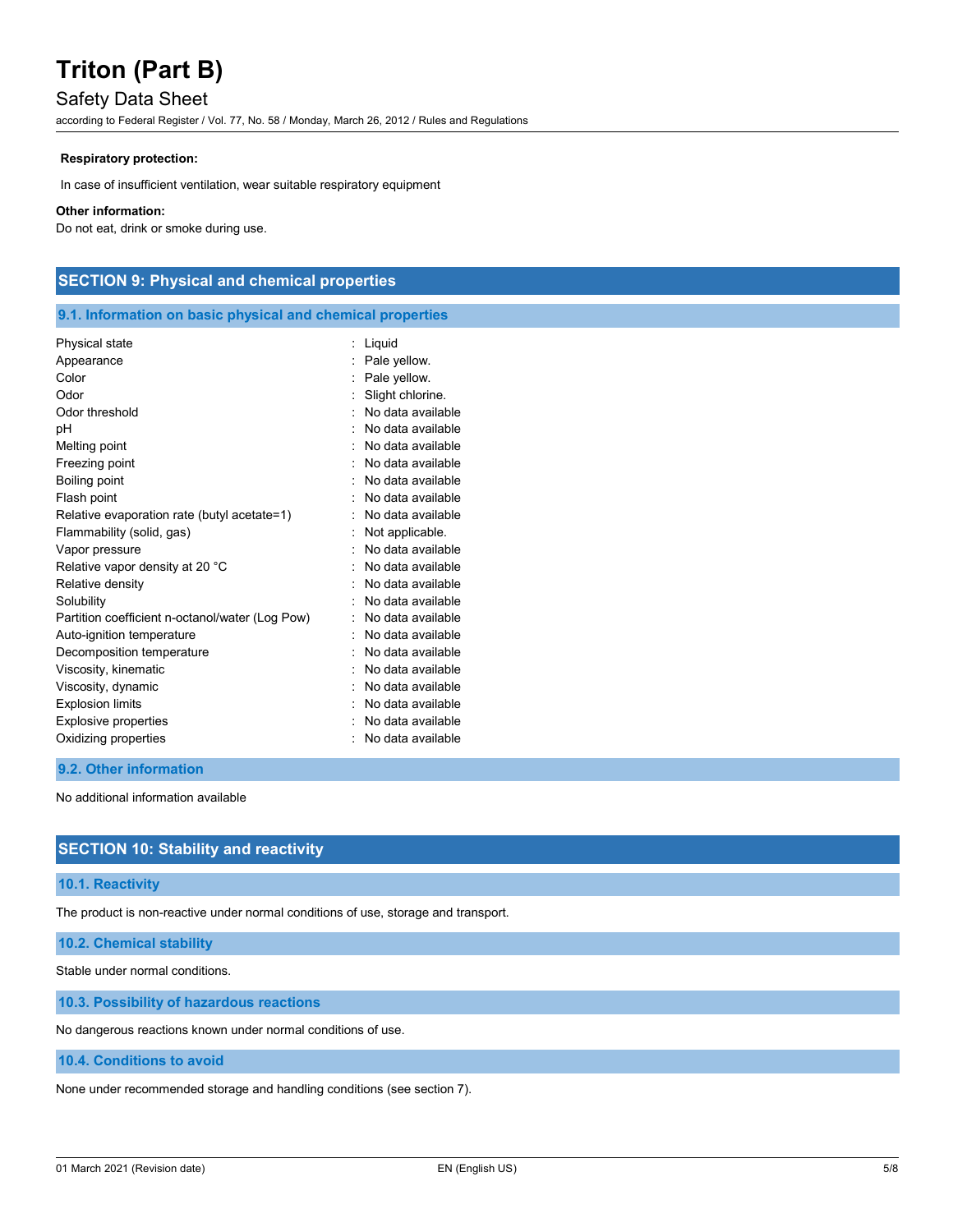## Safety Data Sheet

according to Federal Register / Vol. 77, No. 58 / Monday, March 26, 2012 / Rules and Regulations

## **10.5. Incompatible materials**

### None known.

**10.6. Hazardous decomposition products**

Under normal conditions of storage and use, hazardous decomposition products should not be produced.

| <b>SECTION 11: Toxicological information</b>                                                                                                                |                                                                                                                                                                                                                                                                                                                                                                                 |  |
|-------------------------------------------------------------------------------------------------------------------------------------------------------------|---------------------------------------------------------------------------------------------------------------------------------------------------------------------------------------------------------------------------------------------------------------------------------------------------------------------------------------------------------------------------------|--|
| 11.1. Information on toxicological effects                                                                                                                  |                                                                                                                                                                                                                                                                                                                                                                                 |  |
| Acute toxicity (oral)<br>Acute toxicity (dermal)<br>Acute toxicity (inhalation)                                                                             | Not classified (Based on available data, the classification criteria are not met)<br>Not classified (Based on available data, the classification criteria are not met)<br>: Not classified (Based on available data, the classification criteria are not met)                                                                                                                   |  |
| Sodium hypochlorite (7681-52-9)                                                                                                                             |                                                                                                                                                                                                                                                                                                                                                                                 |  |
| LD50 oral rat                                                                                                                                               | 8.91 g/kg                                                                                                                                                                                                                                                                                                                                                                       |  |
| LD50 dermal rabbit                                                                                                                                          | > 20000 mg/kg                                                                                                                                                                                                                                                                                                                                                                   |  |
| Sodium hydroxide (1310-73-2)                                                                                                                                |                                                                                                                                                                                                                                                                                                                                                                                 |  |
| LD50 oral rat                                                                                                                                               | 325 mg/kg                                                                                                                                                                                                                                                                                                                                                                       |  |
| LD50 dermal rabbit                                                                                                                                          | 1350 mg/kg                                                                                                                                                                                                                                                                                                                                                                      |  |
| Skin corrosion/irritation<br>Serious eye damage/irritation<br>Respiratory or skin sensitization<br>Germ cell mutagenicity<br>Carcinogenicity                | : Causes severe skin burns.<br>Causes serious eye damage.<br>Not classified (Based on available data, the classification criteria are not met)<br>Not classified (Based on available data, the classification criteria are not met)<br>Not classified (Based on available data, the classification criteria are not met)                                                        |  |
| Sodium hypochlorite (7681-52-9)                                                                                                                             |                                                                                                                                                                                                                                                                                                                                                                                 |  |
| IARC group                                                                                                                                                  | 3 - Not classifiable                                                                                                                                                                                                                                                                                                                                                            |  |
| Reproductive toxicity<br>STOT-single exposure<br>STOT-repeated exposure<br>Aspiration hazard<br>Viscosity, kinematic<br>Symptoms/effects after skin contact | Not classified (Based on available data, the classification criteria are not met)<br>Not classified (Based on available data, the classification criteria are not met)<br>Not classified (Based on available data, the classification criteria are not met)<br>Not classified (Based on available data, the classification criteria are not met)<br>No data available<br>Burns. |  |
| Symptoms/effects after eye contact<br>Symptoms/effects after ingestion<br>Other information                                                                 | Serious damage to eyes.<br>Burns.<br>Likely routes of exposure: ingestion, inhalation, skin and eye.                                                                                                                                                                                                                                                                            |  |

## **SECTION 12: Ecological information**

| <b>12.1. Toxicity</b>           |                                                                                        |
|---------------------------------|----------------------------------------------------------------------------------------|
| Ecology - general               | The product has not been tested.                                                       |
| Sodium hypochlorite (7681-52-9) |                                                                                        |
| LC50 - Fish [1]                 | $0.06 - 0.11$ mg/l (Exposure time: 96 h - Species: Pimephales promelas [flow-through]) |
| EC50 - Crustacea [1]            | 0.033 - 0.044 mg/l (Exposure time: 48 h - Species: Daphnia magna [Static])             |
| LC50 - Fish [2]                 | $4.5 - 7.6$ mg/l (Exposure time: 96 h - Species: Pimephales promelas [static])         |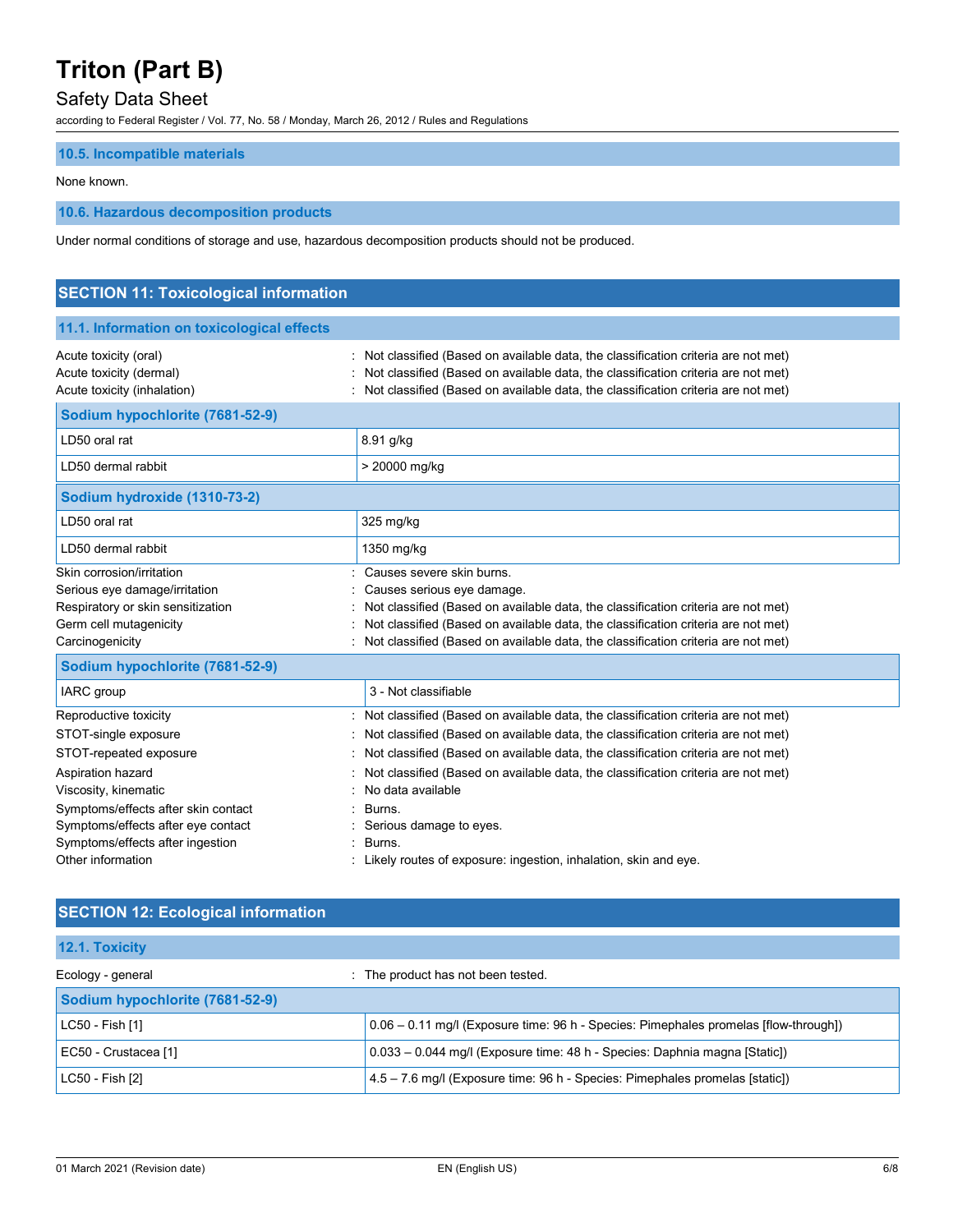## Safety Data Sheet

according to Federal Register / Vol. 77, No. 58 / Monday, March 26, 2012 / Rules and Regulations

| Sodium hydroxide (1310-73-2)        |                                                                         |  |
|-------------------------------------|-------------------------------------------------------------------------|--|
| LC50 - Fish [1]                     | 45.4 mg/l (Exposure time: 96 h - Species: Oncorhynchus mykiss [static]) |  |
| EC50 - Crustacea [1]                | 40.4 mg/l Test organisms (species): Ceriodaphnia sp.                    |  |
| EC50 - Other aquatic organisms [1]  | > 33 mg/l waterflea                                                     |  |
|                                     |                                                                         |  |
| 12.2. Persistence and degradability |                                                                         |  |
|                                     |                                                                         |  |

No additional information available

| 12.3. Bioaccumulative potential                 |         |
|-------------------------------------------------|---------|
| Sodium hydroxide (1310-73-2)                    |         |
| Partition coefficient n-octanol/water (Log Pow) | $-3.88$ |
| 12.4. Mobility in soil                          |         |

No additional information available

| 12.5. Other adverse effects |                                     |
|-----------------------------|-------------------------------------|
| Effect on the ozone layer   | No additional information available |
| Other information           | : Avoid release to the environment. |

| <b>SECTION 13: Disposal considerations</b>                                                         |                                                                                                                                                                                                                   |
|----------------------------------------------------------------------------------------------------|-------------------------------------------------------------------------------------------------------------------------------------------------------------------------------------------------------------------|
| 13.1. Disposal methods                                                                             |                                                                                                                                                                                                                   |
| Waste treatment methods<br>Product/Packaging disposal recommendations<br>Ecology - waste materials | : Dispose of contents/container in accordance with licensed collector's sorting instructions.<br>: Dispose in a safe manner in accordance with local/national regulations.<br>: Avoid release to the environment. |

## **SECTION 14: Transport information**

| In accordance with Department of Transport / Transportation of Dangerous Goods / IMDG / IATA |                                                                        |                                                                        |                                                                     |  |
|----------------------------------------------------------------------------------------------|------------------------------------------------------------------------|------------------------------------------------------------------------|---------------------------------------------------------------------|--|
| <b>DOT</b>                                                                                   | <b>TDG</b>                                                             | <b>IMDG</b>                                                            | <b>IATA</b>                                                         |  |
| 14.1. UN number                                                                              |                                                                        |                                                                        |                                                                     |  |
| 1760                                                                                         | <b>UN1760</b>                                                          | 1760                                                                   | 1760                                                                |  |
| 14.2. Proper Shipping Name                                                                   |                                                                        |                                                                        |                                                                     |  |
| Corrosive liquids, n.o.s. (Sodium<br>hypochlorite ; Sodium hydroxide)                        | CORROSIVE LIQUID, N.O.S.<br>(Sodium hypochlorite; Sodium<br>hydroxide) | CORROSIVE LIQUID, N.O.S.<br>(Sodium hydroxide; Sodium<br>hypochlorite) | Corrosive liquid, n.o.s. (Sodium<br>hydroxide; Sodium hypochlorite) |  |
| 14.3. Transport hazard class(es)                                                             |                                                                        |                                                                        |                                                                     |  |
| 8                                                                                            | 8                                                                      | 8                                                                      | 8                                                                   |  |
| <b>CORROSIVE</b>                                                                             |                                                                        |                                                                        |                                                                     |  |
| 14.4. Packing group                                                                          |                                                                        |                                                                        |                                                                     |  |
| $\mathbf{I}$                                                                                 | Ш                                                                      | $\mathbf{I}$                                                           | $\mathbf{I}$                                                        |  |